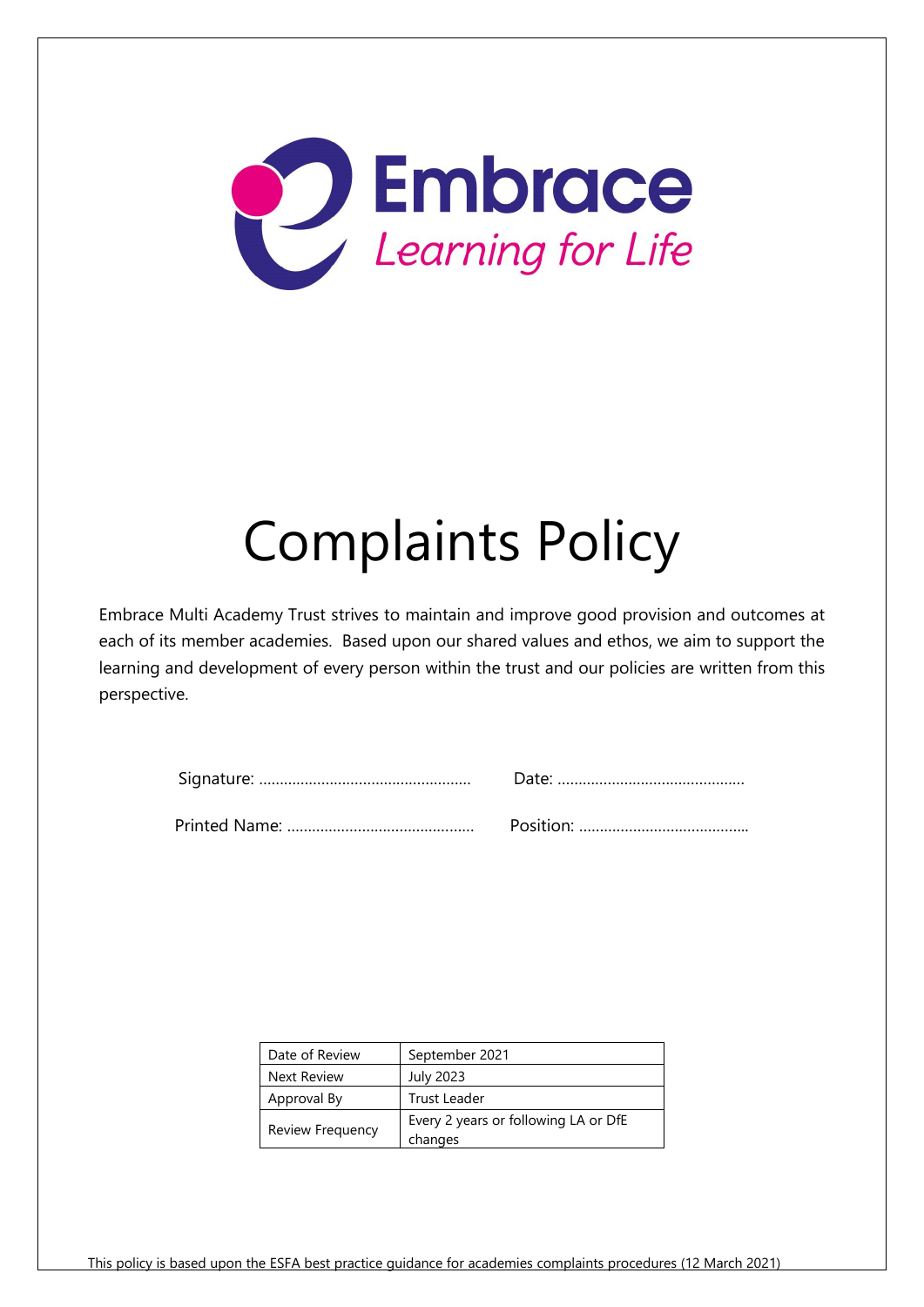## **1. General outline of expectations**

All academies within Embrace Multi Academy Trust are committed to working in close partnership with all members of their community. All academies place great value on the role which parents and carers can play in supporting children's learning. Members of staff and governors actively encourage a positive relationship between the academy and the families of children who attend the academy. We also wish to have good relations with our neighbours and the wider community.

Our policy is to:

- provide a fair complaints procedure which is clear and easy to use for anyone wishing to make a complaint
- publicise the existence of our complaints procedure so that people know how to contact us to make a complaint
- make sure everyone at each academy knows what to do if a complaint is received
- make sure all complaints are investigated fairly and in a timely way
- make sure that complaints are, wherever possible, resolved and that relationships are repaired
- respect confidentiality
- gather information which helps us to improve what we do
- comply with part 7 of the Education (Independent School Standards) Regulations 2014.

Where any concerns are raised, we aim to resolve these as quickly and as efficiently as possible. Usually concerns that are raised can be resolved very quickly through each academy's day to day communication between parents and staff. However, for those situations where this is not the case, we have a more formal process to investigate and deal with complaints. Our complaints procedure is detailed within this document.

We will try to resolve every concern, difficulty or complaint in a positive way with the aim of putting right a matter which may have gone wrong and, where necessary, reviewing the academy's systems and procedures in the light of the matters raised.

This procedure will apply to most general complaints received by the academy. It is not intended to cover those matters for which there is a specific statutory process to object, complain or appeal. Therefore, this policy does not apply to:

- academy admissions
- exclusions
- safeguarding matters
- SEND statutory assessments.

For further information on complaints on these matters, please see the section titled, 'scope of this complaints procedure' below.

Should anyone wish to complain about a service from other providers who use an academy site, then complaints should be directed to the specific provider.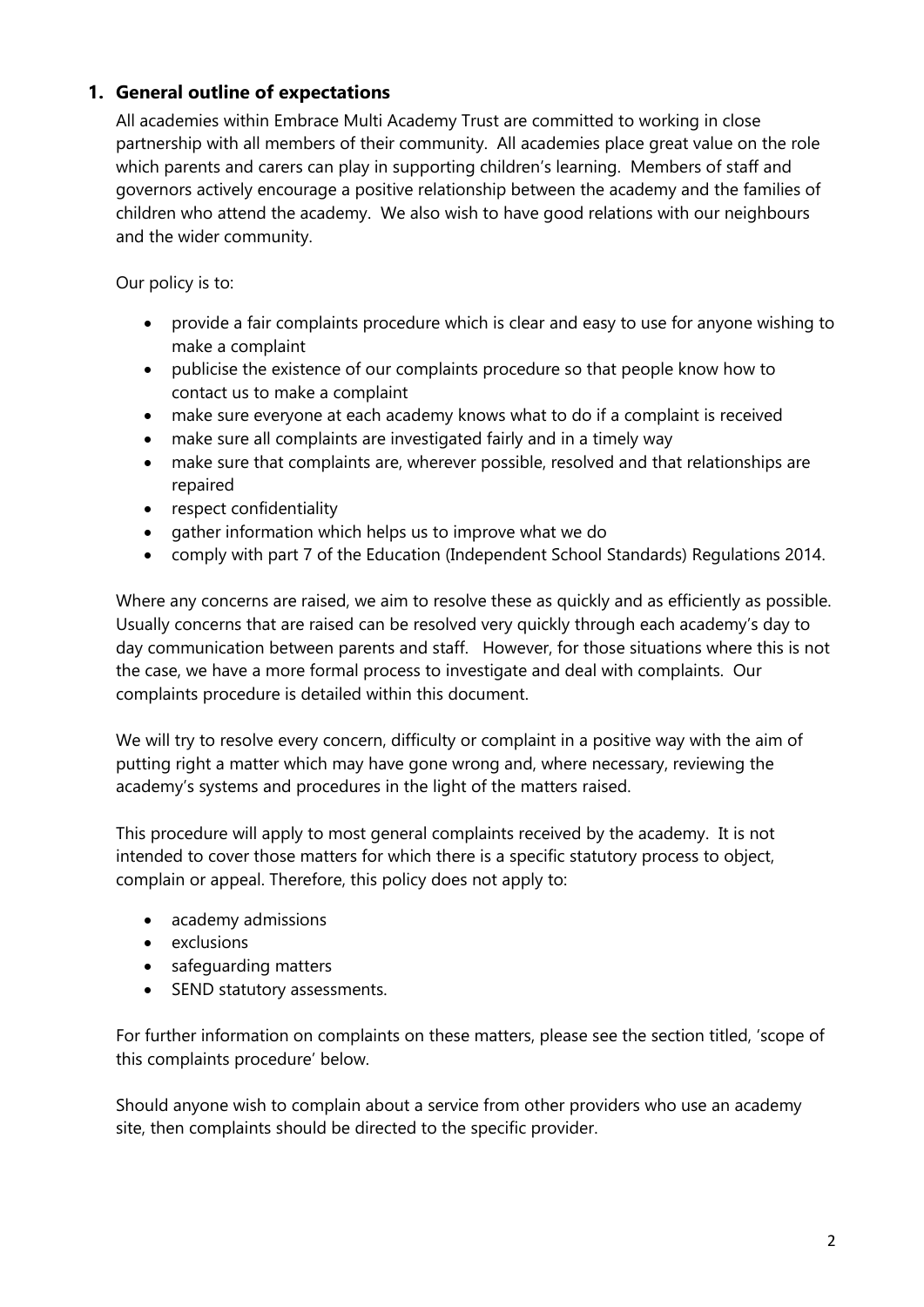#### **2. Who can make a complaint?**

This complaints procedure is not limited to parents or carers of children that are registered at any of the Embrace schools. Any person, including members of the public, may make a complaint to any Embrace school about any provision of facilities or services that we provide. Unless complaints are dealt with under separate statutory procedures, as detailed above, we will use this complaints procedure.

#### **3. The difference between a concern and a complaint**

A concern may be defined as 'an expression of worry or doubt over an issue considered to be important for which reassurances are sought'.

A complaint may be defined as 'an expression of dissatisfaction however made, about actions taken or a lack of action'.

It is in everyone's interest that concerns and complaints are resolved at the earliest possible stage. Many issues can be resolved informally, without the need to use the formal stages of the complaints procedure. Embrace and all schools within Embrace take concerns seriously and will make every effort to resolve the matter as quickly as possible.

If you have difficulty discussing a concern with a particular member of staff, we will respect your views. In these cases, the headteacher will refer you to another staff member. Similarly, if the member of staff directly involved feels unable to deal with a concern, then the headteacher will refer you to another staff member.

We understand however, that there are occasions when people would like to raise their concerns formally. In this case, the school will attempt to resolve the issue internally, through the stages outlined within this complaints procedure.

#### **4. How to raise a concern or make a complaint**

A concern or complaint can be made in person, in writing, by email or by telephone. They may also be made by a third party acting on behalf of a complainant, as long as they have appropriate consent to do so.

Complaints against school staff (except the headteacher) should be made in the first instance, to the headteacher via the school office. Please mark as 'private and confidential'.

Complaints that involve or are about the headteacher should be addressed to the chair of governors, via the school office. Please mark as 'private and confidential'.

Complaints about the chair of governors, the whole governing board, the trust, trust leader or a trustee should be addressed to the executive assistant of Embrace Multi Academy Trust via [admin@embracemat.org](mailto:admin@embracemat.org) or the postal address:

Embrace Multi Academy Trust Croft Church of England Primary School Brookes Avenue Croft Leicestershire LE9 3GJ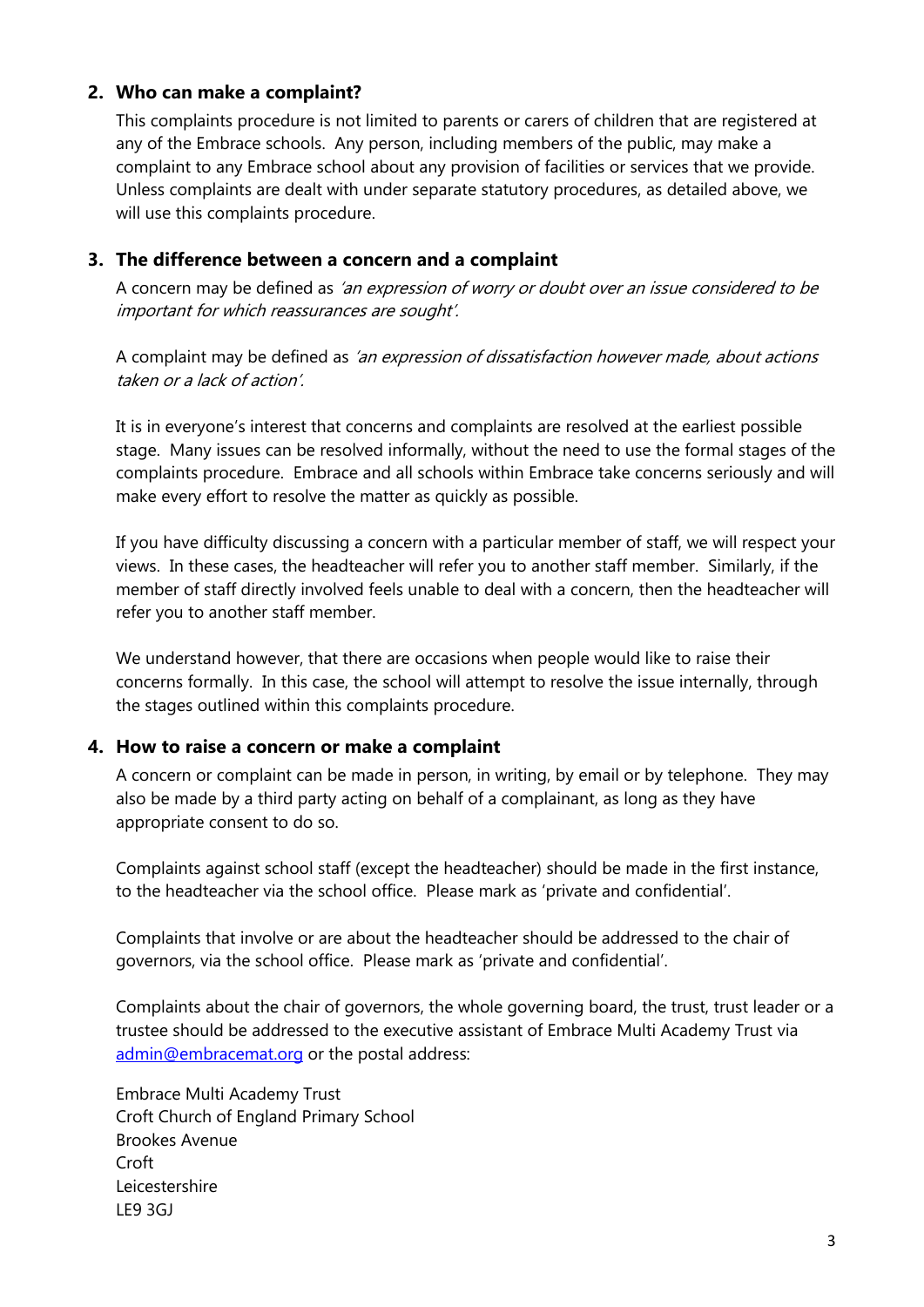Please mark as 'private and confidential'.

For ease of use, a template complaint form is included at the end of this procedure. If you require help in completing the form, please contact the school office. You can also ask a thirdparty organisation, for example Citizens Advice, to help you.

In accordance with equality law, we will consider making reasonable adjustments if required, to enable complainants to access and complete this complaints procedure. For instance, providing information in alternative formats, assisting complainants in raising a formal complaint or holding meetings in accessible locations.

# **5. Anonymous complaints**

We will not normally investigate anonymous complaints. However, the headteacher or chair of governors, if appropriate, will determine whether the complaint warrants an investigation.

# **6. Complaint campaigns**

If we receive a large volume of complaints on the same subject, the matter will be investigated in line with the complaints procedure. At the conclusion of the process, complainants will be informed of the outcome via a single response. The school will consider the most appropriate method for communicating the response.

## **7. Time scales**

You must raise the complaint within three months of the incident or, where a series of associated incidents have occurred, within three months of the last of these incidents. We will only consider complaints made outside of this timeframe if exceptional circumstances apply.

## **8. Complaints received outside of term time**

We will consider complaints made outside of term time to have been received on the first school day after the holiday period.

# **9. Scope of this complaints procedure**

This procedure covers all complaints about any provision of community facilities or services by each school and the trust, other than complaints that are dealt with under other statutory procedures, including those listed below:

| <b>Exceptions</b>                                                | Who to contact                                                                                                                                                                                                                                                                                                                                                            |
|------------------------------------------------------------------|---------------------------------------------------------------------------------------------------------------------------------------------------------------------------------------------------------------------------------------------------------------------------------------------------------------------------------------------------------------------------|
| Admissions to schools                                            | Concerns about admissions should be handled through the                                                                                                                                                                                                                                                                                                                   |
| Statutory assessments<br>of Special Educational<br><b>Needs</b>  | admission appeals process. Concerns about statutory<br>assessments of Special Educational Needs should be raised<br>with Leicestershire County Council SEN Assessment Service<br>(SENA) on senaservice@leics.gov.uk or 0116 3056600.                                                                                                                                      |
| Matters likely to require<br>a child protection<br>investigation | Complaints about child protection matters are handled under<br>our child protection and safeguarding policy and in accordance<br>with relevant statutory guidance.<br>If you have serious concerns, you may wish to contact the local<br>authority designated officer (LADO) who has local responsibility<br>for safequarding: Email: CFS-LADO@leics.gov.uk or the Multi- |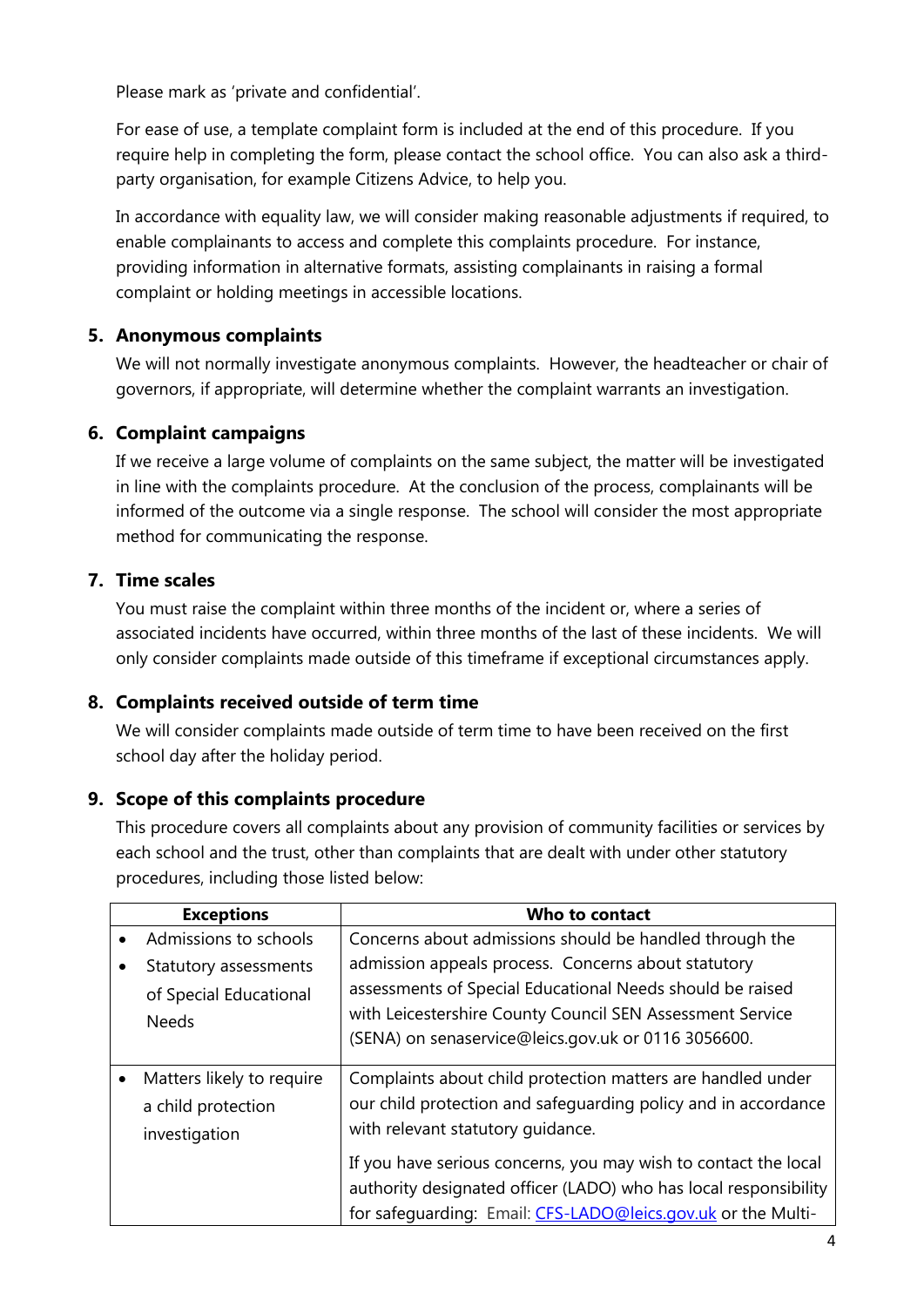| Exclusion of children<br>from school | Agency Safeguarding Hub (MASH):<br>https://www.leicestershire.gov.uk/leisure-and-<br>community/community-safety/report-abuse-or-neglect-of-a-<br>child<br>Further information about raising concerns related to exclusion<br>can be found at: www.gov.uk/school-discipline-<br>exclusions/exclusions                                                                                                                                                                                                                                                                                                                                                                                  |
|--------------------------------------|---------------------------------------------------------------------------------------------------------------------------------------------------------------------------------------------------------------------------------------------------------------------------------------------------------------------------------------------------------------------------------------------------------------------------------------------------------------------------------------------------------------------------------------------------------------------------------------------------------------------------------------------------------------------------------------|
| Whistleblowing                       | We have an internal whistleblowing procedure for all our<br>employees, including temporary staff and contractors.<br>The secretary of state for education is the prescribed person for<br>matters relating to education and for whistleblowers in<br>education who do not want to raise matters directly with their<br>employer. Referrals can be made at:<br>www.education.gov.uk/contactus.<br>Volunteer staff who have concerns about an Embrace school<br>should complain through the school's complaints procedure.<br>You may also be able to complain directly to the LA or the<br>Department for Education (see link above), depending on the<br>substance of your complaint. |
| Staff grievances                     | Complaints from staff will be dealt with under the school's<br>internal grievance procedures.                                                                                                                                                                                                                                                                                                                                                                                                                                                                                                                                                                                         |
| Staff conduct                        | Complaints about staff will be dealt with under the school's<br>internal disciplinary procedures, if appropriate.<br>Complainants will not be informed of any disciplinary action<br>taken against a staff member as a result of a complaint.<br>However, the complainant will be notified that the matter is<br>being addressed.                                                                                                                                                                                                                                                                                                                                                     |

If other bodies are investigating aspects of the complaint, for example the police, local authority (LA) safeguarding teams or tribunals, this may impact on our ability to adhere to the timescales within this procedure or result in the procedure being suspended until those public bodies have completed their investigations. If this happens, we will inform you of a proposed new timescale.

If a complainant commences legal action against any Embrace school in relation to their complaint, we will consider whether to suspend the complaints procedure until those legal proceedings have concluded.

## **10.Resolving complaints**

At each stage in the procedure, our schools want to resolve the complaint. If appropriate, we will acknowledge that the complaint is upheld in whole or in part. In addition, we may offer one or more of the following: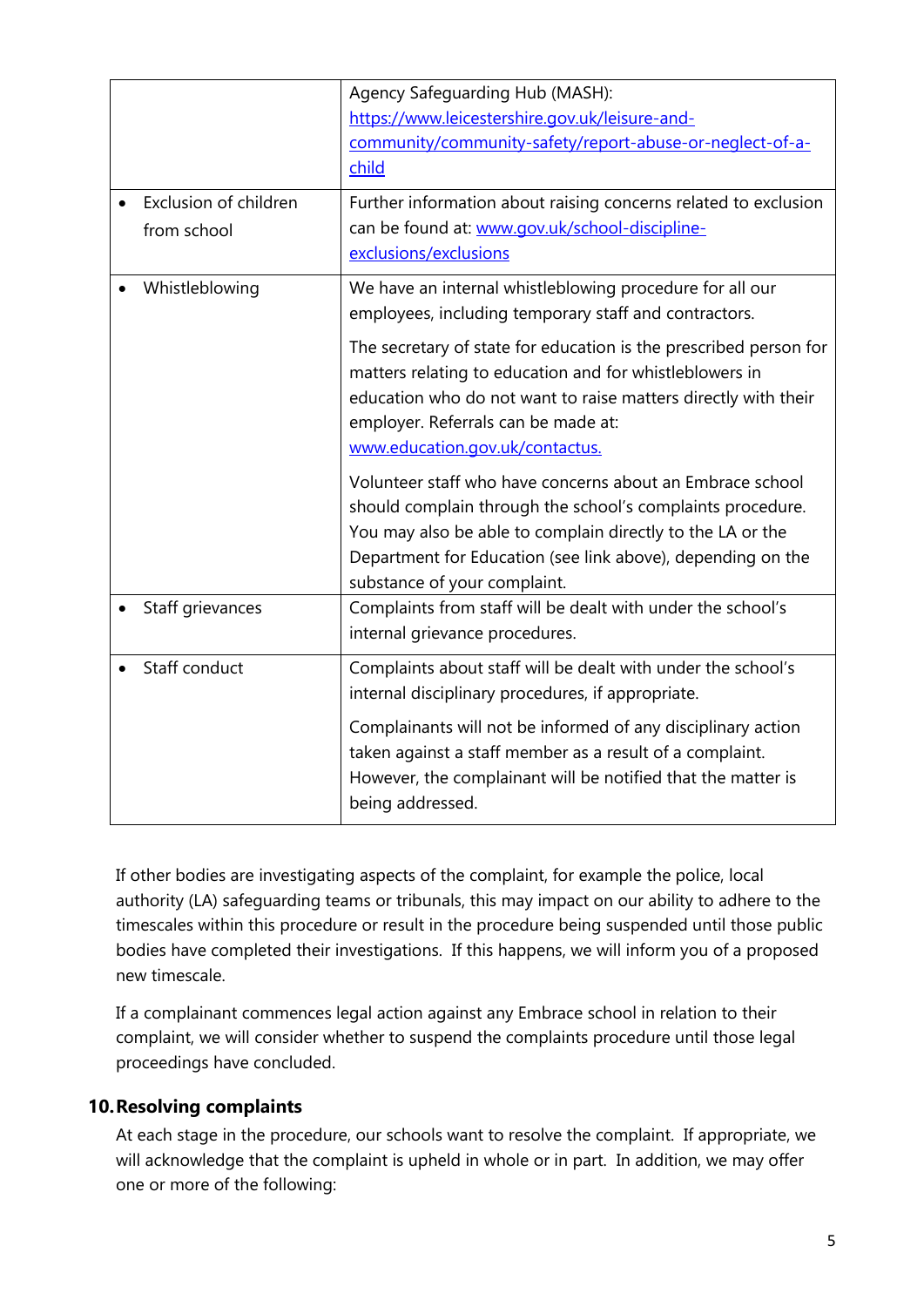- an explanation
- an admission that the situation could have been handled differently or better
- an assurance that we will try to ensure the event complained of will not reoccur
- an explanation of the steps that have been or will be taken to help ensure that it will not happen again and an indication of the timescales within which any changes will be made
- an undertaking to review school policies in light of the complaint
- an apology.

## **11.Withdrawal of a complaint**

If a complainant wants to withdraw their complaint, we will ask them to confirm this in writing.

## **12.Stage 1: informal concerns**

Concerns should be raised with the most appropriate person. This may be the class teacher, phase leader, year head, subject head or, for whole-school matters, the headteacher. Complainants must not approach individual governors to raise concerns or complaints. Governors have no power to act on an individual basis and it may also prevent them from considering complaints at Stage 3 of the procedure.

At the conclusion of any investigation at this stage, the appropriate person will provide informal verbal or written feedback, within five school days of the date of receipt of the complaint.

If the issue remains unresolved, the next step is to make a formal complaint.

## **13.Stage 2: formal complaints**

Formal complaints must be made to the headteacher (unless they are about the headteacher or a member of the governing board), via the school office. This may be done in person or preferably in writing using the complaint form (located at end of policy).

• If the complaint is about the headteacher or a member of the governing board, then the complainant should proceed directly to Stage 3 of the process.

The headteacher will record the date the complaint is received and will acknowledge receipt of the complaint in writing within two school days.

Within this response, the headteacher will seek to clarify the nature of the complaint, ask what remains unresolved and what outcome the complainant would like to see. The headteacher can consider whether a face to face meeting is the most appropriate way of doing this.

Please note that the headteacher may delegate any investigation to another senior member of school, but not the decision to be taken.

During the investigation, the headteacher (or investigator) will:

- if necessary, interview those involved in the matter and/or those complained of, allowing them to be accompanied if they wish
- keep a written record of any meetings/interviews in relation to their investigation.

At the conclusion of their investigation, the headteacher will provide a formal written response within ten school days of the date of receipt of the complaint.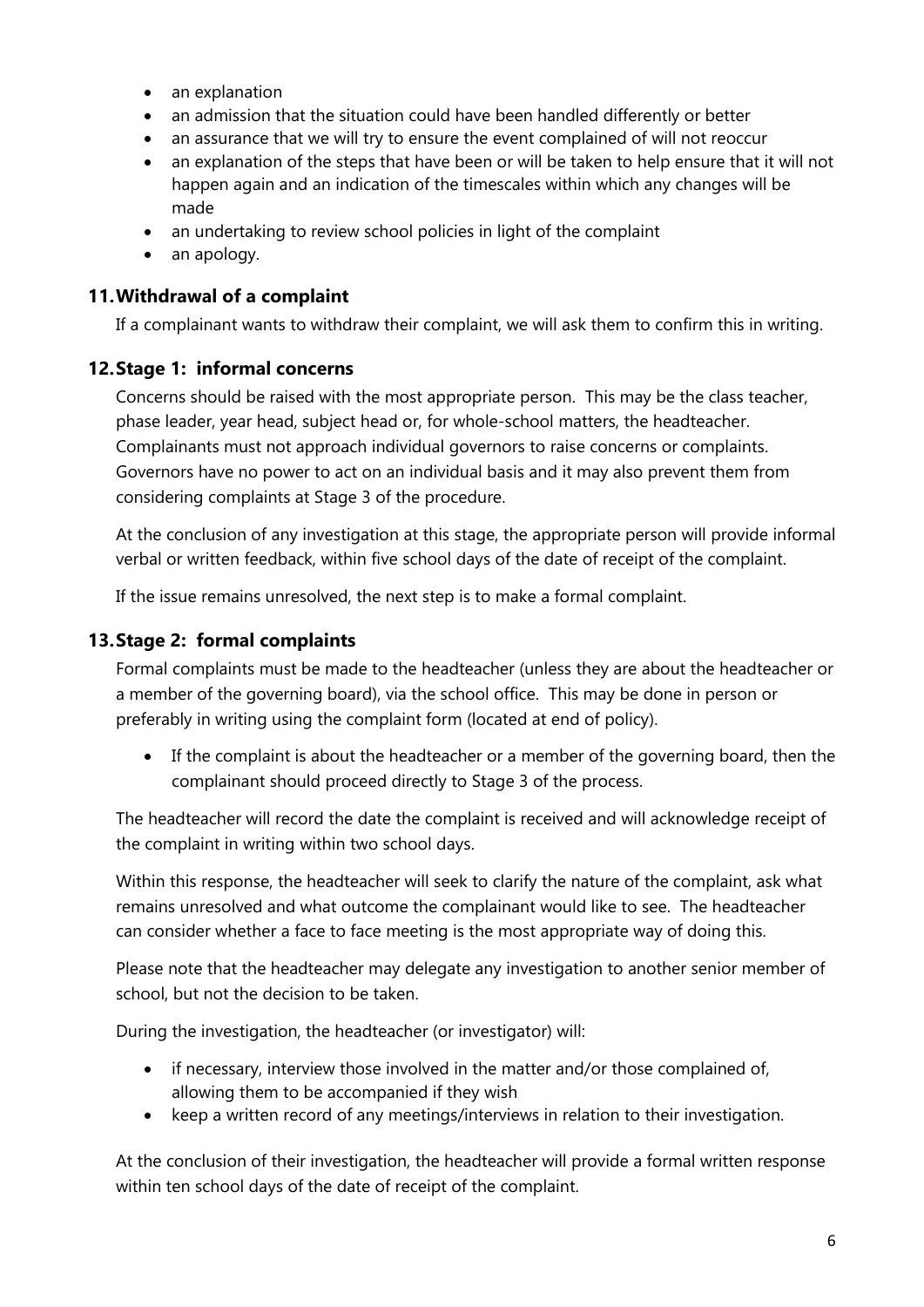If the headteacher is unable to meet this deadline, they will provide the complainant with an update and revised response date.

The response will detail any actions taken to investigate the complaint and provide a full explanation of the decision made and the reason(s) for it. Where appropriate, it will include details of actions the school will take to resolve the complaint.

The headteacher will advise the complainant of how to escalate their complaint should they remain dissatisfied with the outcome of Stage 2.

# **14.Stage 3: Formal complaint to the chair of governors**

If you are dissatisfied with the headteacher's stage 2 response, or if your complaint concerns the conduct of the headteacher or a member of the governing board (other than the chair), then you can make a formal complaint to the chair of governors (via the clerk).

• If the complaint is about the chair, the majority of the governing board or the entire governing board then you should make a formal complaint to the trust leader (see section 16, 'complaints to or about the trust, trust leader or a trustee). Such complaints should be sent via the executive assistant (see section 4, 'how to raise a concern or make a complaint').

Your complaint should be made in writing to the chair of governors, care of the school, within 10 school days of the date of the headteacher's response to you. Please provide a copy of the written complaint, a copy of the headteacher's letter concluding Stage 2 and give details in writing of why you are not satisfied with the outcome.

At this stage, the chair of governors will generally handle the complaint, but can delegate this to a nominated governor. In exceptional circumstances, the chair of governors may commission an independent investigator to undertake an investigation on behalf of the school.

You will receive an acknowledgment of receipt of your complaint within five school days and an indicative timescale for response.

The chair/governor will investigate the complaint and make every effort to resolve the issue. They may meet with you if they need clarification or if further information is necessary.

On conclusion of the investigation you will receive a written response of the outcome reached and information on how to request a complaints panel hearing if still dissatisfied.

## **15.Stage 4: Panel hearing**

If the complainant is dissatisfied with the outcome at Stage 3 and wishes to take the matter further, they can escalate the complaint to Stage 4, a panel hearing consisting of at least three people who were not directly involved in the matters detailed in the complaint, with one panel member who is independent of the management and running of the school. This is the final stage of the complaints procedure.

• If the complaint is about the chair, the entire governing board or the majority of the governing board, then Stage 4 will be heard by two selected trustees and a panel member who is independent of the management and running of the trust (see section 16).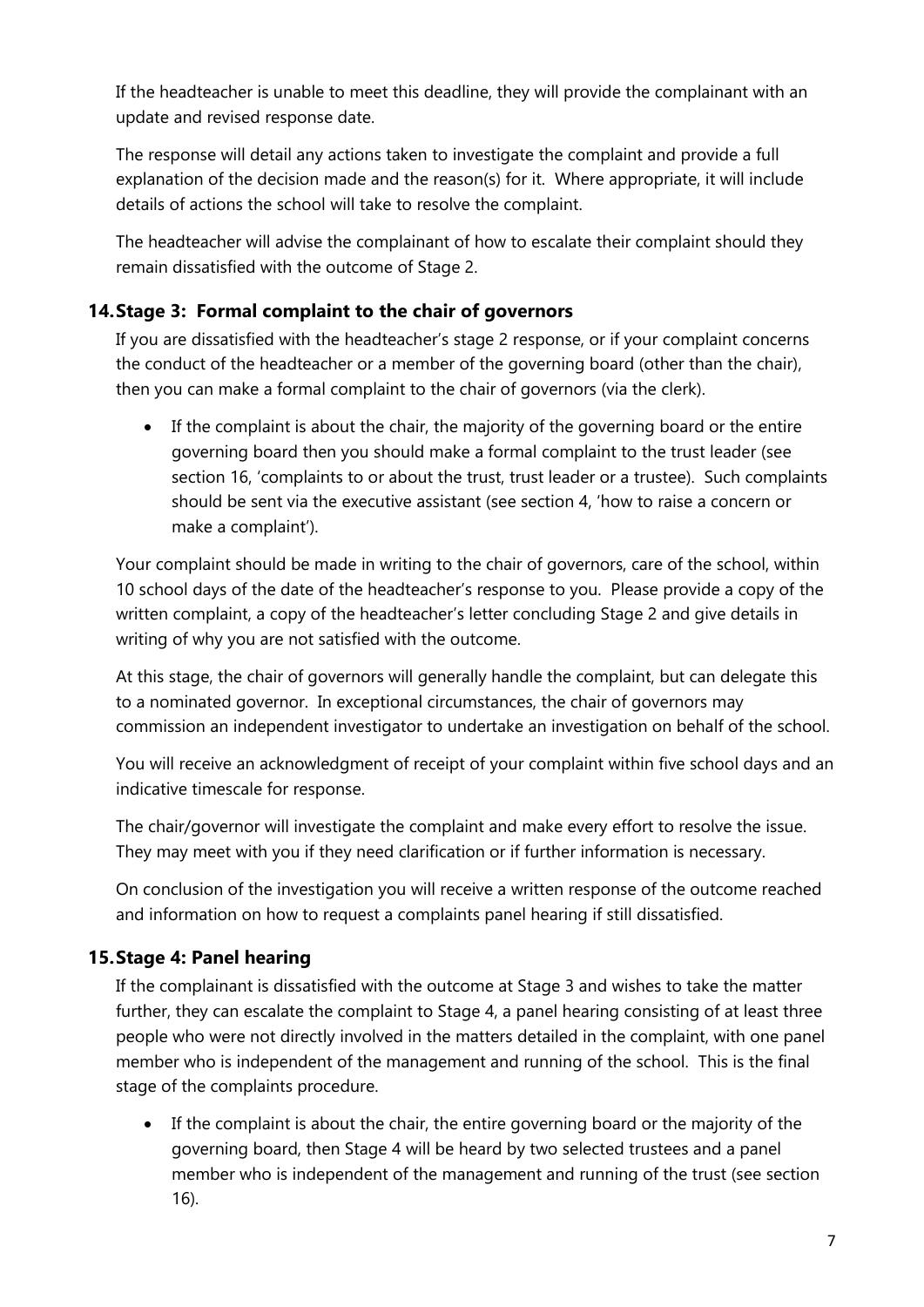A request to escalate to Stage 4 must be made to the clerk, via the school office, within ten school days of receipt of the Stage 3 response. Requests received outside of this timeframe will only be considered if exceptional circumstances apply.

The clerk will record the date the complaint is received. The clerk will acknowledge receipt of the complaint in writing, outline the process for the panel hearing and request any further information that the complainant wishes to supply, within five school days.

The clerk will also contact the headteacher to inform them of the request for a panel hearing and the need for the headteacher or chosen representative to prepare a written statement. This statement should include a review of the process undertaken and the outcome(s) at all previous stages of the complaints process. The statement must be provided within ten school days of notification by the clerk.

The clerk will write to all parties to inform them of the date and time for the meeting, enclosing any written material submitted by the complainant and the school. This will be undertaken at least ten school days before the date of the meeting. The committee will not normally accept, as evidence, recordings of conversations that were obtained covertly and without the informed consent of all parties being recorded.

The aim is to convene the panel hearing within twenty-five school days of receipt of the request for a Stage 4 panel hearing. If this is not possible, the clerk will provide an anticipated date and keep the complainant informed.

If the complainant rejects the offer of three proposed dates, without good reason, the clerk will decide when to hold the meeting. It will then proceed in the complainant's absence on the basis of written submissions from both parties.

A complainant may bring someone along to the panel meeting to provide support. This can be a relative or friend. Generally, we do not encourage either party to bring legal representatives to the committee meeting. However, there may be occasions when legal representation is appropriate. For instance, if a school employee is called as a witness in a complaint meeting, they may wish to be supported by union and/or legal representation.

Representatives from the media are not permitted to attend.

The panel will not review any new complaints at this stage or consider evidence unrelated to the initial complaint to be included. New complaints must be dealt with from Stage 1 of the procedure.

The meeting will be held in private. Electronic recordings of meetings or conversations are not normally permitted unless a complainant's own disability or special needs require it. If this is the case, the consent of all parties attending must be sought before meetings or conversations take place. Consent will then be recorded in any minutes taken.

The panel will consider the complaint and all the evidence presented. The panel can:

- uphold the complaint in whole or in part
- dismiss the complaint in whole or in part.

If the complaint is upheld in whole or in part, the panel will: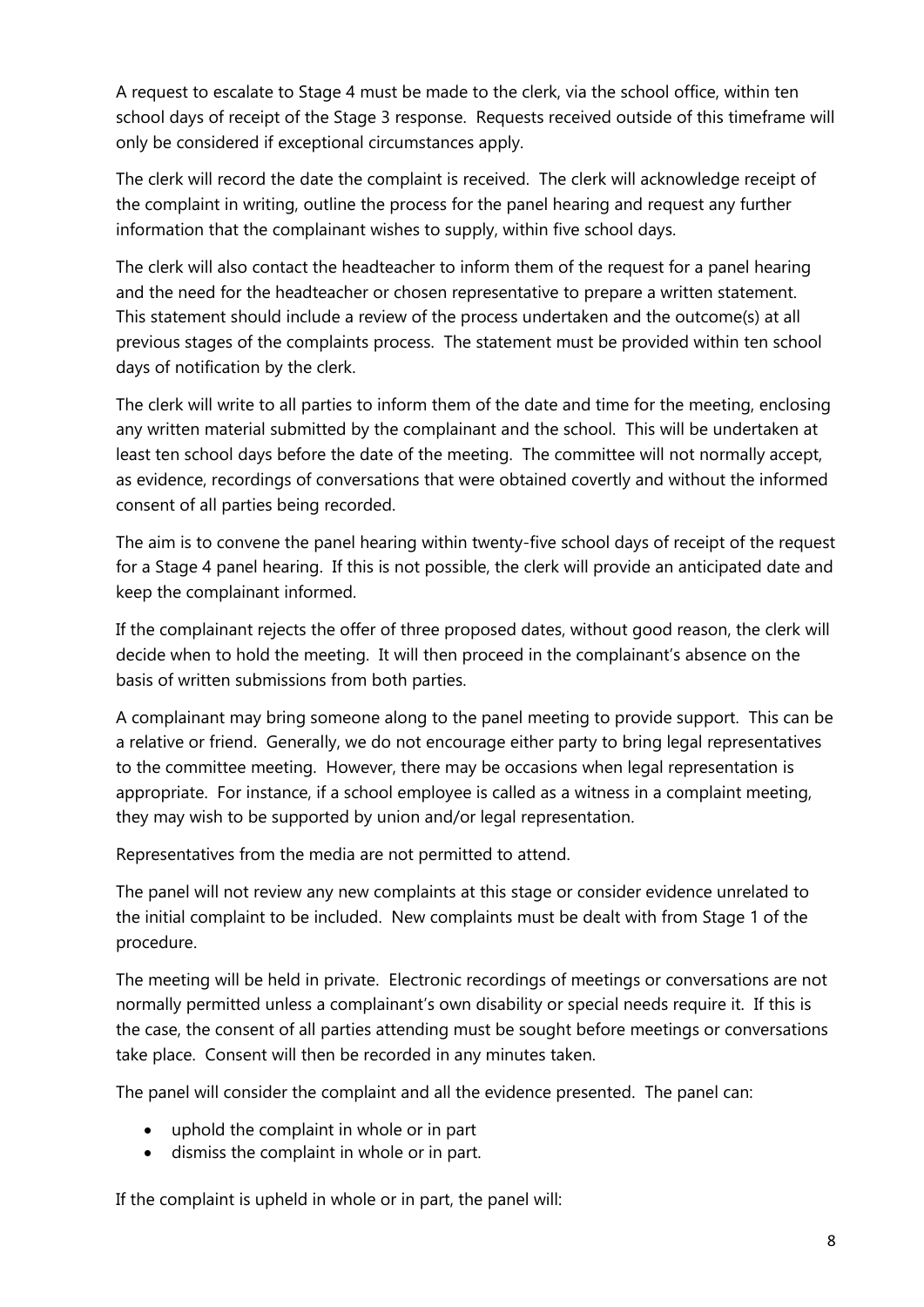- decide on the appropriate action to be taken to resolve the complaint
- where appropriate, recommend changes to the school's systems or procedures to prevent similar issues in the future.

The chair of the panel committee will provide the complainant and the school with a full explanation of their decision and the reason(s) for it, in writing, within seven school days.

The letter to the complainant will include details of how to contact the Education and Skills Funding Agency (ESFA) if they are dissatisfied with the way their complaint has been handled by the school.

The response will detail any actions taken to investigate the complaint and provide a full explanation of the decision made and the reason(s) for it. Where appropriate, it will include details of actions the school will take to resolve the complaint.

The panel will ensure that those findings and recommendations are sent by electronic mail or are otherwise provided to the complainant and, where relevant, the person complained about. Furthermore, they will be available for inspection on the school premises by the trust board (proprietor), trust leader and headteacher.

A written record will be kept of all complaints, and of whether they are resolved at the preliminary stage or proceed to a panel hearing, along with what actions have been taken, regardless of the decision.

All correspondence statements and records relating to individual complaints will be kept confidential, except where the secretary of state or a body conducting an inspection under section 109 of the 2008 Act requests access to them.

## **16.Complaints to or about the trust, trust leader or a trustee**

Complaints should only be made to Embrace Multi Academy Trust if they are about the chair of governors, the majority or entirety of the governing board, the trust, the trust leader or a trustee. Such complaints must be made to the executive assistant (see section 4, 'how to raise a concern or make a complaint).

# **Stage 3: Formal complaint to the trust leader**

The executive assistant will record the date the complaint is received and acknowledge receipt of the complaint in writing within five school days and an indicative timescale for response.

The trust leader will investigate the complaint and make every effort to resolve the issue within ten school days of the date that the complaint was received. They may contact or meet with you if they need clarification or if further information is necessary. If the time scale cannot be met, the trust leader will write to the complainant explaining the reason for the delay and providing a revised date.

On conclusion of the investigation, the trust leader will write to the complainant confirming the outcome reached and information on how to request a complaints panel hearing if still dissatisfied.

• If the complaint is about the trust leader or a trustee, the complaint will be investigated by the chair of the trust board or their chosen representative. If a formal complaint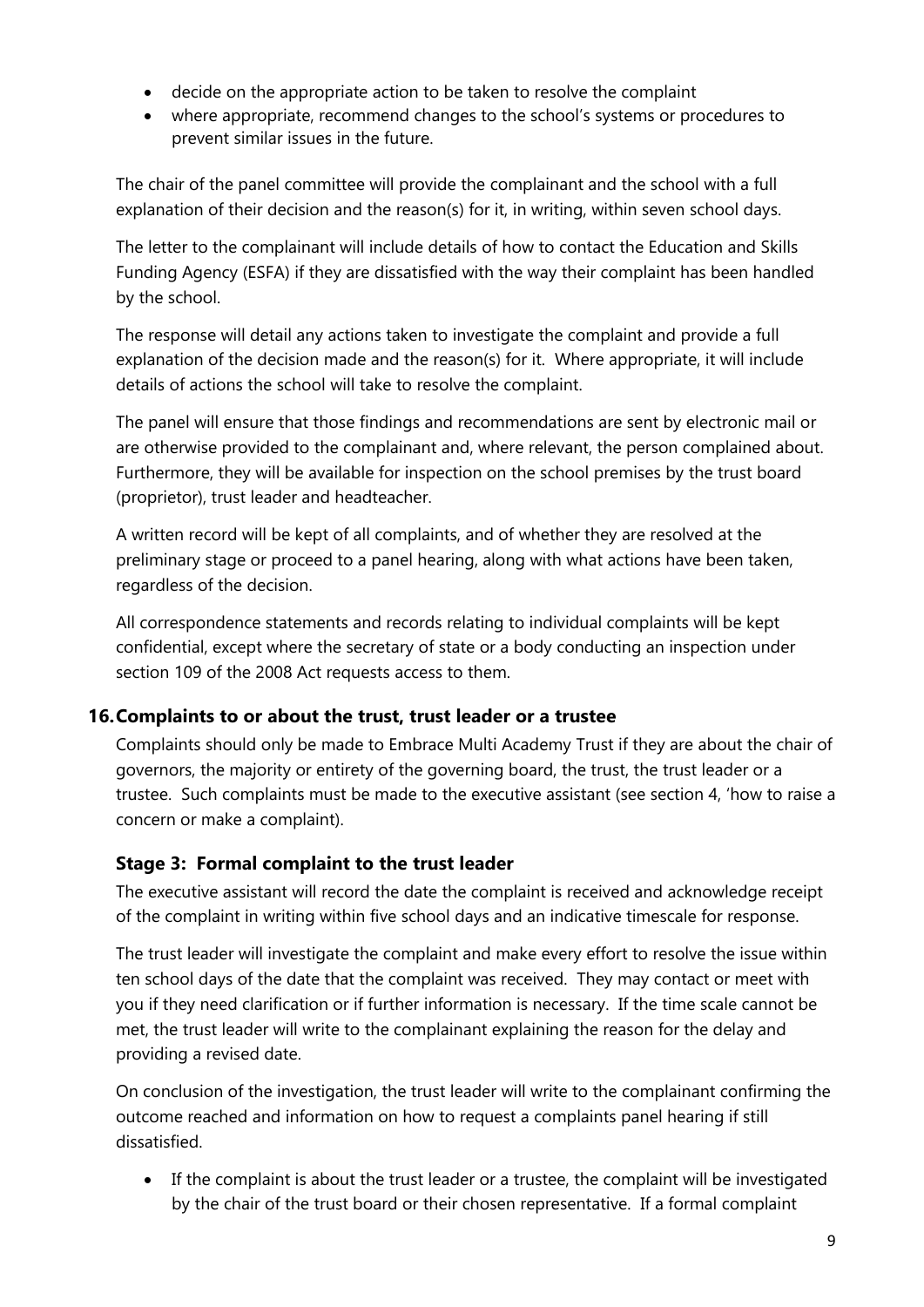form is received about the chair of the trust board, the complaint will be referred to the vice chair or their chosen representative for investigation.

• Where the chair or vice chair of the trust board has investigated the complaint, they will write the letter of outcome to the complainant and provide a copy to the trust leader.

# **Stage 4: Panel hearing**

If the complainant is not satisfied with the outcome, the complainant should write to the executive assistant within ten school days, asking for the complaint to be heard before a Stage 4 complaints panel. Requests received outside of this time frame will only be considered if exceptional circumstances apply.

Stage 4 panel hearings will be heard by two selected people and a panel member who is independent of the management and running of the trust. This is the final stage of the complaints procedure.

The executive assistant will record the date the complaint is received. The executive assistant will acknowledge receipt of the complaint in writing, outline the process for the panel hearing and request any further information that the complainant wishes to supply, within five school days.

The executive assistant will also contact the trust leader or chair of trustees (depending on the complaint) to inform them of the request for a panel hearing and the need to prepare a written statement. This statement should include a review of the process undertaken and the outcome(s) at all previous stages of the complaints process. The statement must be provided within ten school days of notification by the executive assistant.

The executive assistant will write to all parties to inform them of the date and time for the meeting, enclosing any written material submitted by the complainant and the trust. This will be undertaken at least ten school days before the date of the meeting. The panel will not normally accept, as evidence, recordings of conversations that were obtained covertly and without the informed consent of all parties being recorded.

The aim is to convene the panel hearing within 25 school days of receipt of the request for a stage 4 panel hearing. If this is not possible, the executive assistant will provide an anticipated date and keep the complainant informed.

If the complainant rejects the offer of three proposed dates, without good reason, the executive assistant will decide when to hold the meeting. It will then proceed in the complainant's absence on the basis of written submissions from both parties.

A complainant may bring someone along to the panel meeting to provide support. This can be a relative or friend. Generally, we do not encourage either party to bring legal representatives to the panel meeting. However, there may be occasions when legal representation is appropriate, for instance, if a school employee is called as a witness in a complaint meeting, they may wish to be supported by union and/or legal representation.

Representatives from the media are not permitted to attend.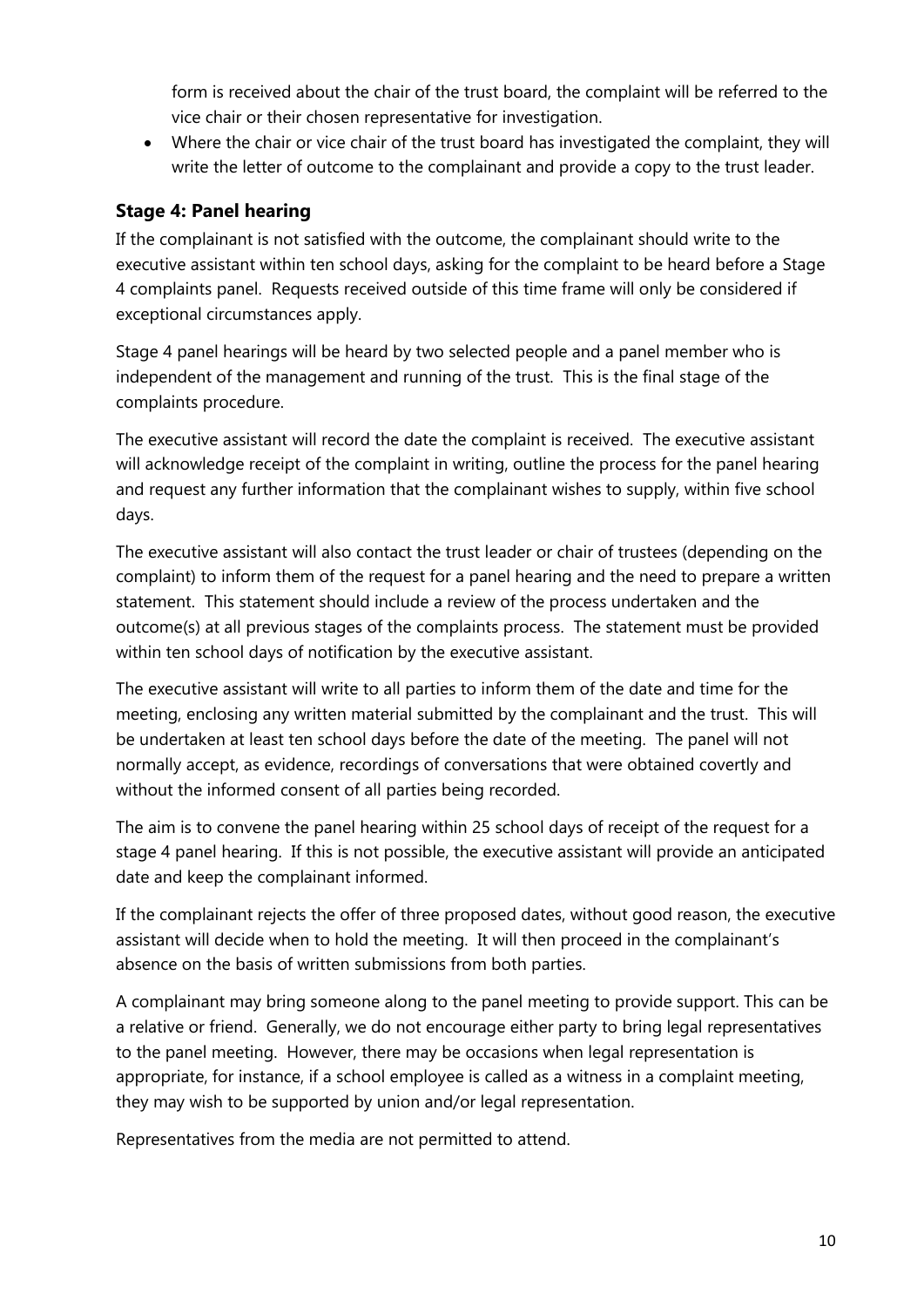The panel will not review any new complaints at this stage or consider evidence unrelated to the initial complaint to be included. New complaints must be dealt with from Stage 1 of the procedure.

The meeting will be held in private. Electronic recordings of meetings or conversations are not normally permitted unless a complainant's own disability or special needs require it. If this is the case the consent of all parties attending must be sought before meetings or conversations take place. Consent will then be recorded in any minutes taken.

The panel will consider the complaint and all the evidence presented. The panel can:

- uphold the complaint in whole or in part
- dismiss the complaint in whole or in part.

If the complaint is upheld in whole or in part, the panel will:

- decide on the appropriate action to be taken to resolve the complaint
- where appropriate, recommend changes to the school's systems or procedures to prevent similar issues in the future.

The chair of the panel will provide the complainant and the trust with a full explanation of their decision and the reason(s) for it, in writing, within seven school days.

The letter to the complainant will include details of how to contact the Education and Skills Funding Agency (ESFA) if they are dissatisfied with the way their complaint has been handled by the trust.

The response will detail any actions taken to investigate the complaint and provide a full explanation of the decision made and the reason(s) for it. Where appropriate, it will include details of actions the trust will take to resolve the complaint.

The panel will ensure that those findings and recommendations are sent by electronic mail or are otherwise provided to the complainant and, where relevant, the person complained about. Furthermore, they will be available for inspection on the trust premises by the trust board (proprietor) and trust leader.

A written record will be kept of all complaints, and of whether they are resolved at the preliminary stage or proceed to a panel hearing, along with what actions have been taken, regardless of the decision.

All correspondence statements and records relating to individual complaints will be kept confidential, except where the Secretary of State or a body conducting an inspection under section 109 of the 2008 Act requests access to them.

## **17.Next Steps**

If the complainant believes the school/trust did not handle their complaint in accordance with the published complaints procedure or they acted unlawfully or unreasonably in the exercise of their duties under education law, they can contact the ESFA after they have completed Stage 4, other than for a complaint relating to data protection (see below).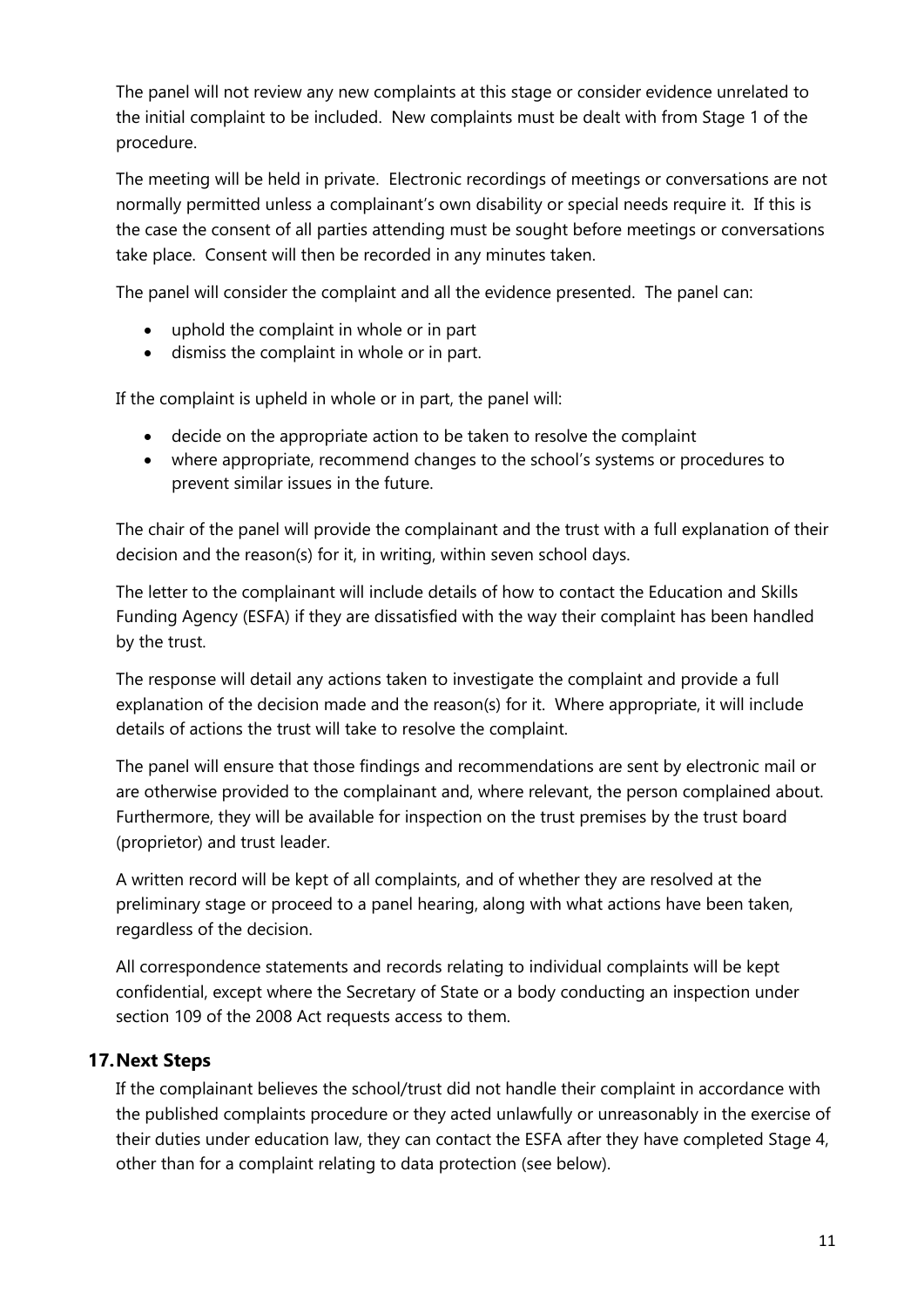The ESFA will not normally reinvestigate the substance of complaints or overturn any decisions made by any school or the trust. They will consider whether the school/trust has adhered to education legislation and any statutory policies connected with the complaint and whether they have followed [Part 7 of the Education \(Independent School Standards\) Regulations 2014.](http://www.legislation.gov.uk/uksi/2010/1997/schedule/1/made)

The complainant can refer their complaint to the ESFA online at: [www.education.gov.uk/contactus,](http://www.education.gov.uk/contactus) by telephone on: 0370 000 2288 or by writing to:

Academy Complaints and Customer Insight Unit Education and Skills Funding Agency Cheylesmore House 5 Quinton Road Coventry CV1 2WT

In the event of a data protection complaint, if you feel that the school/trust have not dealt with your matter satisfactorily, following Stage 4, you should complain to the Information Commissioner

By post: Customer Contact Information Commissioner's Office Wycliffe House Water Lane Wilmslow SK9 5AF

Or by email: [casework@ico.org.uk](mailto:casework@ico.org.uk)

More information is on the ICO website [www.ico.org.uk](http://www.ico.org.uk/)

# **18.Duplicate Complaints**

If a duplicate complaint is received at the end of the complaints procedure, we will inform the new complainant that the matter has already been considered and that the process is complete. We will advise the new complainant to contact the Education and Skills Funding Agency, if they are dissatisfied with the handling of the original complaint.

## **19.Managing Serial and Unreasonable Complaints**

All Embrace schools and the trust are committed to dealing with all complaints fairly and impartially, and to providing a high-quality service to those who complain. We will not normally limit the contact complainants have with our school. However, we do not expect our staff to tolerate unacceptable behaviour and will act to protect staff from that behaviour, including that which is abusive, offensive or threatening.

We define unreasonable behaviour as that which hinders our consideration of complaints because of the frequency or nature of the complainant's contact with the school, such as, if the complainant: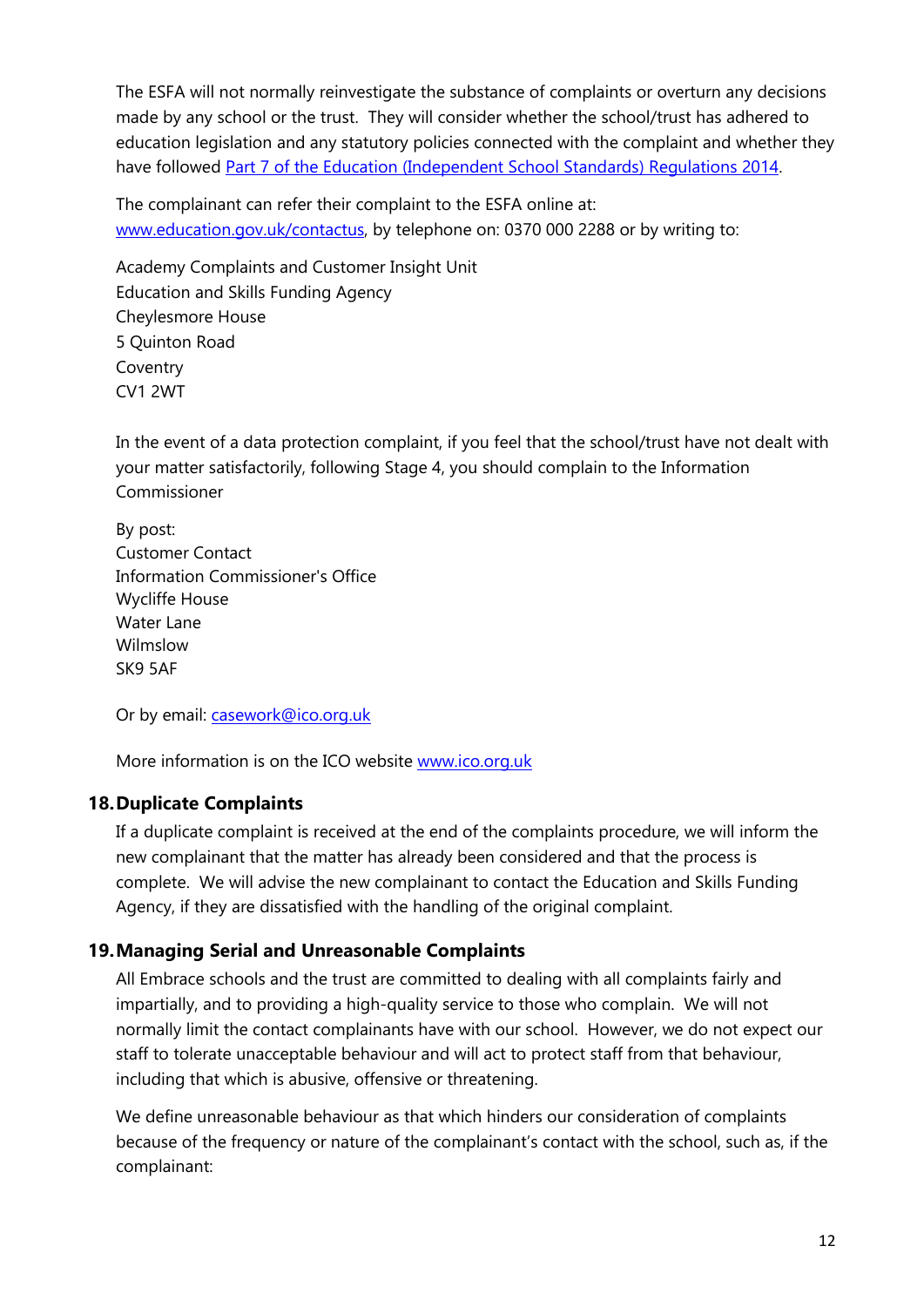- refuses to articulate their complaint or specify the grounds of a complaint or the outcomes sought by raising the complaint, despite offers of assistance
- refuses to co-operate with the complaint investigation process
- refuses to accept that certain issues are not within the scope of the complaints procedure
- insists on the complaint being dealt with in ways which are incompatible with the complaints procedure or with good practice
- introduces trivial or irrelevant information which they expect to be considered and commented on
- raises large numbers of detailed, but unimportant, questions and insists they are fully answered, often immediately and to their own timescales
- makes unjustified complaints about staff who are trying to deal with the issues, and seeks to have them replaced
- changes the basis of the complaint as the investigation proceeds
- repeatedly makes the same complaint (despite previous investigations or responses concluding that the complaint is groundless or has been addressed)
- refuses to accept the findings of the investigation into the complaint where the school's complaints procedure has been fully and properly implemented and completed including referral to the Education and Skills Funding Agency
- seeks an unrealistic outcome
- makes excessive demands on school time by frequent, lengthy and complicated contact with staff regarding the complaint in person, in writing, by email or by telephone while the complaint is being dealt with
- uses threats to intimidate
- uses abusive, offensive or discriminatory language or violence
- knowingly provides falsified information
- publishes unacceptable information on social media or other public forums.

Complainants should try to limit their communication with the school in relation to their complaint while the complaint is being progressed. It is not helpful if repeated correspondence is sent (either by letter, phone, email or text), as it could delay the outcome being reached.

Whenever possible, the headteacher or chair of governors will discuss any concerns with the complainant informally before applying an 'unreasonable' marking to the complaint.

If the behaviour continues, the headteacher will write to the complainant explaining that their behaviour is unreasonable and ask them to change it. For complainants who excessively contact any school or the trust causing a significant level of disruption, we may specify methods of communication and limit the number of contacts in a communication plan. This will be reviewed after six months.

In response to any serious incident of aggression or violence, we will immediately inform the police and communicate our actions in writing. This may include barring an individual from the school.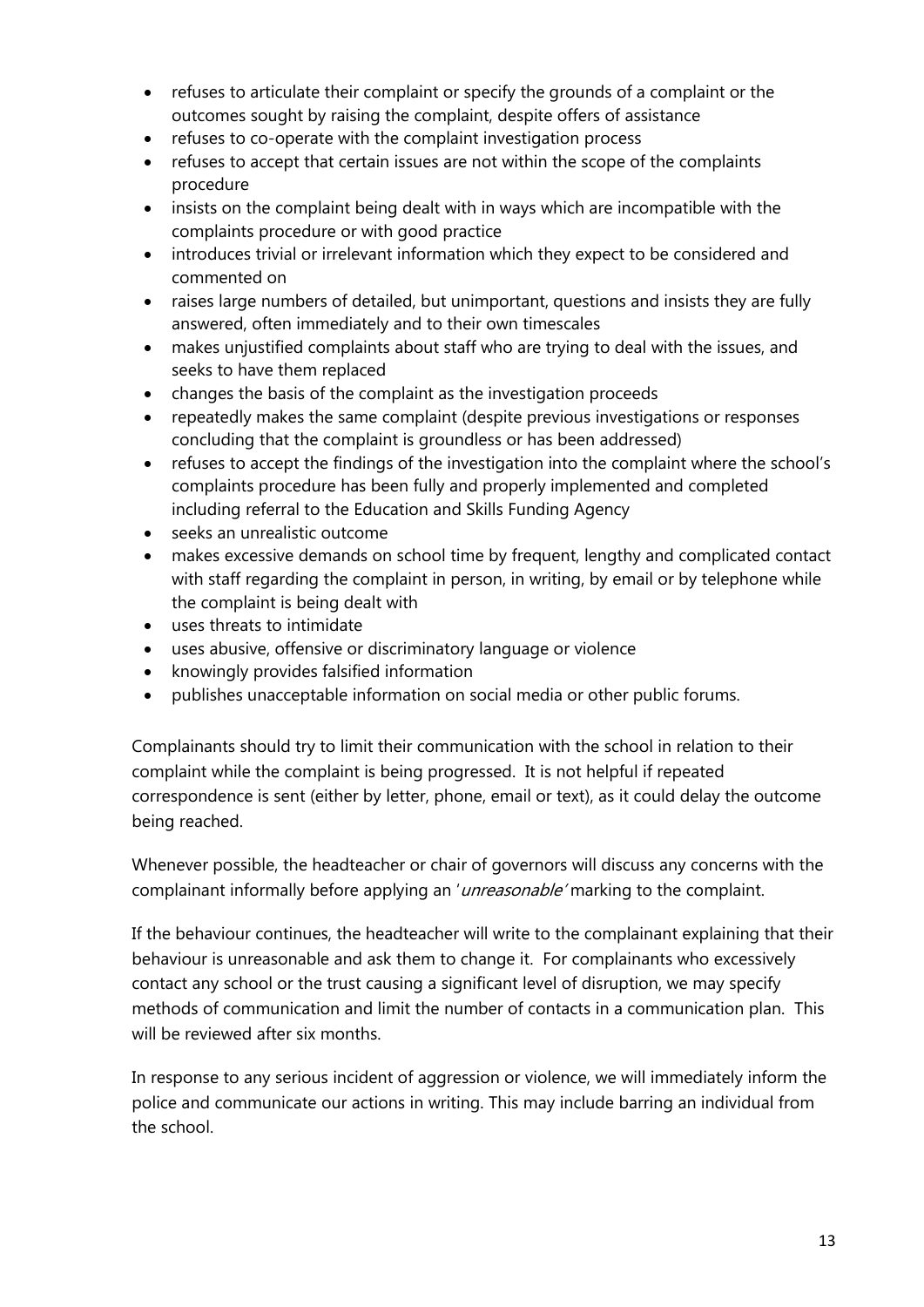## **20.Roles and Responsibilities**

## **Complainant**

The complainant will receive a more effective response to the complaint if they:

- explain the complaint in full as early as possible
- co-operate with the school in seeking a solution to the complaint
- respond promptly to requests for information or meetings or in agreeing the details of the complaint
- ask for assistance as needed
- treat all those involved in the complaint with respect
- refrain from publicising the details of their complaint on social media and respect confidentiality.

#### **Investigator**

The investigator's role is to establish the facts relevant to the complaint by:

- providing a comprehensive, open, transparent and fair consideration of the complaint through:
	- o sensitive and thorough interviewing of the complainant to establish what has happened and who has been involved
	- o interviewing staff and children/young people and other people relevant to the complaint
	- o consideration of records and other relevant information
	- o analysing information
- liaising with the complainant and the complaints co-ordinator as appropriate to clarify what the complainant feels would put things right.

The investigator should:

- conduct interviews with an open mind and be prepared to persist when questioning
- keep notes of interviews or arrange for an independent note taker to record minutes of the meeting
- ensure that any papers produced during the investigation are kept securely pending any appeal
- be mindful of the timescales to respond
- prepare a comprehensive report for the headteacher or complaints panel that sets out the facts, identifies solutions and recommends courses of action to resolve problems.

## **Complaints Co-ordinator**

This role involves oversight of the complaints process. At Stage 1 and Stage 2, this will involve the headteacher. At Stage 3 and Stage 4 this will involve the trust leader or chair of trustees, depending on the nature of the complaint, in liaison with the executive assistant and relevant school clerk.

The complaints co-ordinator should:

- ensure that the complainant is fully updated at each stage of the procedure
- liaise with staff members, headteacher, trust leader, chair of governors, chair of trustees or the clerk to ensure the smooth running of the complaints procedure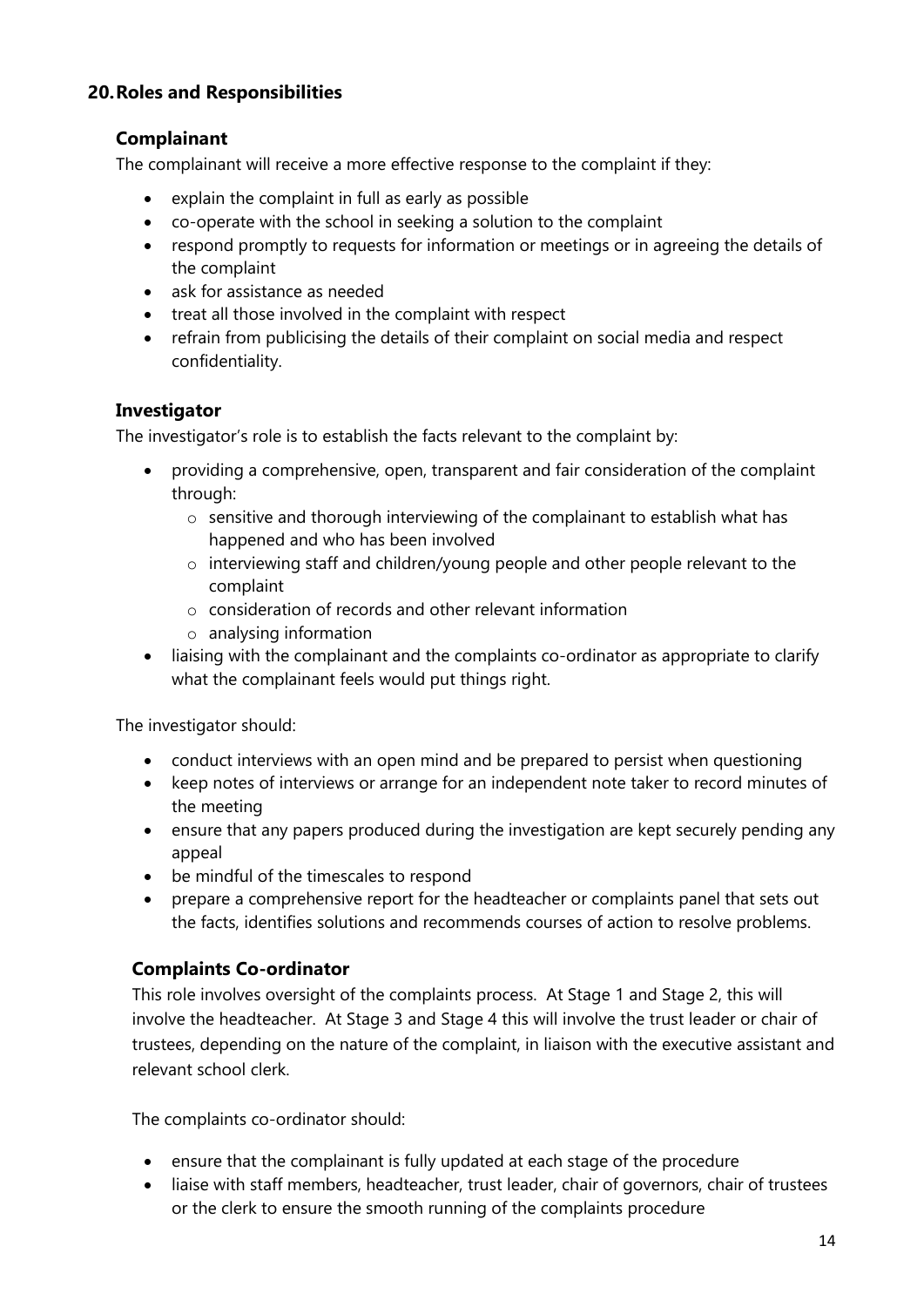- be aware of issues regarding:
	- $\circ$  sharing third party information
	- $\circ$  additional support. This may be needed by complainants when making a complaint, including interpretation support, where the complainant is a child or young person or venue access.
- keep records.

## **Clerk to the Governing Board/Trust Board**

The clerk is the contact point for the complainant and the panel and should:

- ensure that all people involved in the complaint procedure are aware of their legal rights and duties, including any under legislation relating to school complaints, education law, the Equality Act 2010, the Freedom of Information Act 2000, the Data Protection Act (DPA) 2018 and the General Data Protection Regulations (GDPR)
- set the date, time and venue of the meeting, ensuring that the dates are convenient to all parties and that the venue and proceedings are accessible
- collate any written material relevant to the complaint (for example: Stage 1 paperwork, school and complainant submissions) and send it to the parties in advance of the meeting within an agreed timescale
- minute meetings
- circulate the minutes of the meeting
- notify all parties of the panel's decision.

## **Panel Chair**

The panel chair, who is nominated in advance of the complaint meeting, should ensure that:

- no member of the panel has an external interest in the outcome of the proceedings or any involvement in an earlier stage of the procedure
- both parties have had the opportunity (via the clerk) to provide any additional information relating to the complaint by a specified date in advance of the meeting
- written material has been received by everyone in attendance, provided it does not breach confidentiality or any individual's rights to privacy under the DPA 2018 or UK GDPR
- the meeting is conducted in an informal manner, is not adversarial, and that all parties invited to attend are treated with respect and courtesy
- complainants who may not be used to speaking at such a meeting are put at ease. This is particularly important if the complainant is a child/young person
- the remit of the panel is explained to the complainant
- both the complainant and the school are given the opportunity to make their case and seek clarity, through written submissions ahead of the meeting and verbally in the meeting itself
- the issues are addressed
- key findings of fact are made
- the panel is open-minded and acts independently
- if a new issue arises it would be useful to give everyone the opportunity to consider and comment upon it; this may require a short adjournment of the meeting
- the meeting is minuted
- deliberations take place with panel members immediately at the end of the hearing in order to determine an outcome and the content of the outcome letter.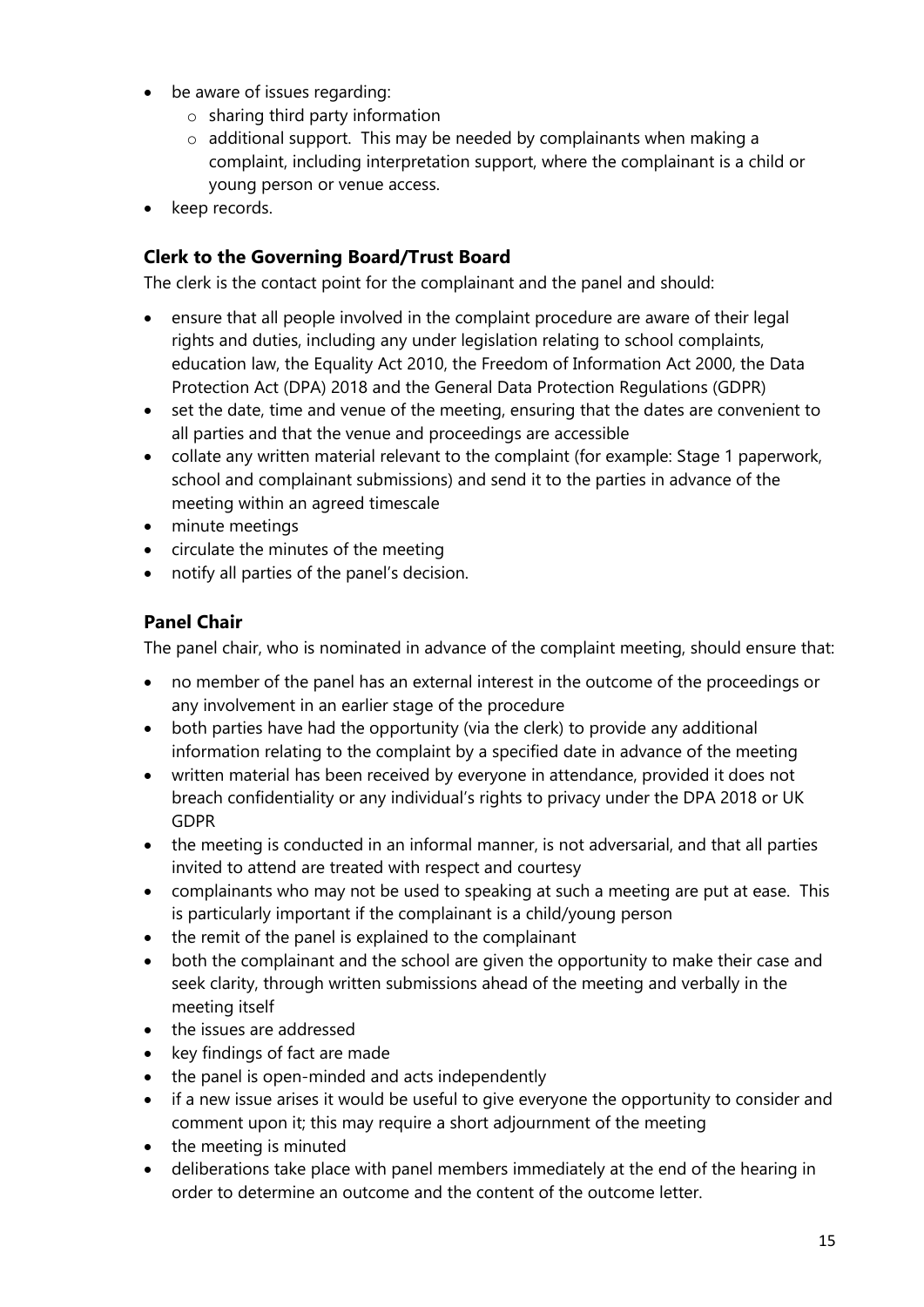• they liaise with the clerk following the meeting to provide the complainant and the school with a full explanation of the panel's and the reason(s) for it, in writing, within seven school days.

## **Panel Member**

Panel members should be aware that:

- the meeting must be independent and impartial, and should be seen to be so. No governor/trustee may sit on the committee if they have had a prior involvement in the complaint or in the circumstances surrounding it.
- the aim of the meeting should be to resolve the complaint and achieve reconciliation between the school and the complainant
- the complainant might not be satisfied with the outcome if the meeting does not find in their favour. It may only be possible to establish the facts and make recommendations.
- many complainants will feel nervous and inhibited in a formal setting. Parents/carers often feel emotional when discussing an issue that affects their child.
- extra care needs to be taken when the complainant is a child/young person and present during all or part of the meeting
	- careful consideration of the atmosphere and proceedings should ensure that the child/young person does not feel intimidated
	- the panel committee should respect the views of the child/young person and give them equal consideration to those of adults
	- if the child/young person is the complainant, the panel should ask in advance if any support is needed to help them present their complaint. Where the child/young person's parent is the complainant, the committee should give the parent the opportunity to say which parts of the meeting, if any, the child/young person needs to attend
	- however, the parent should be advised that agreement might not always be possible if the parent wishes the child/young person to attend a part of the meeting that the panel considers is not in the child/young person's best interests
- the welfare of the child/young person is paramount.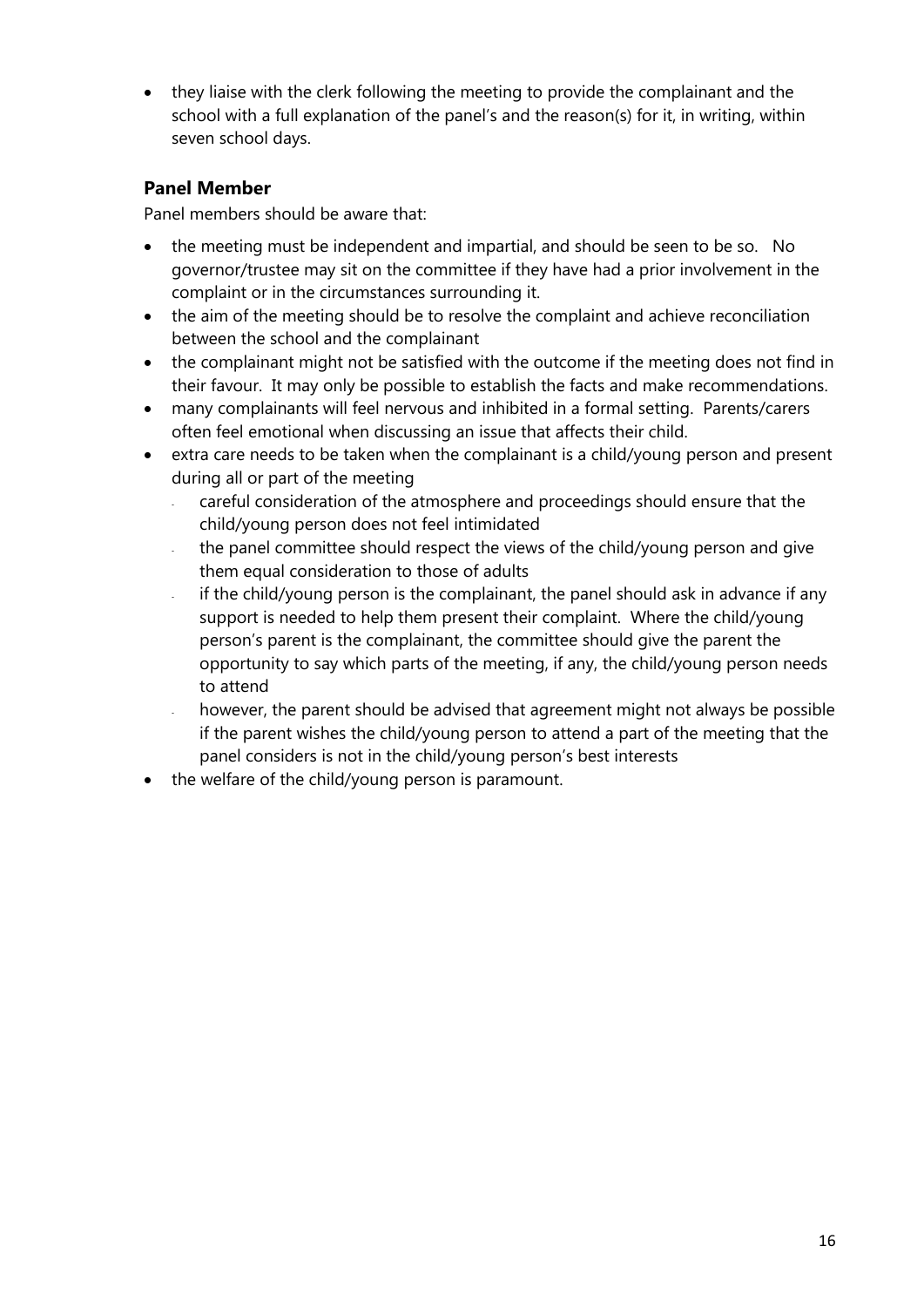#### **COMPLAINTS PROCEDURE FLOWCHART FOR DEALING WITH SCHOOL-BASED COMPLAINTS**

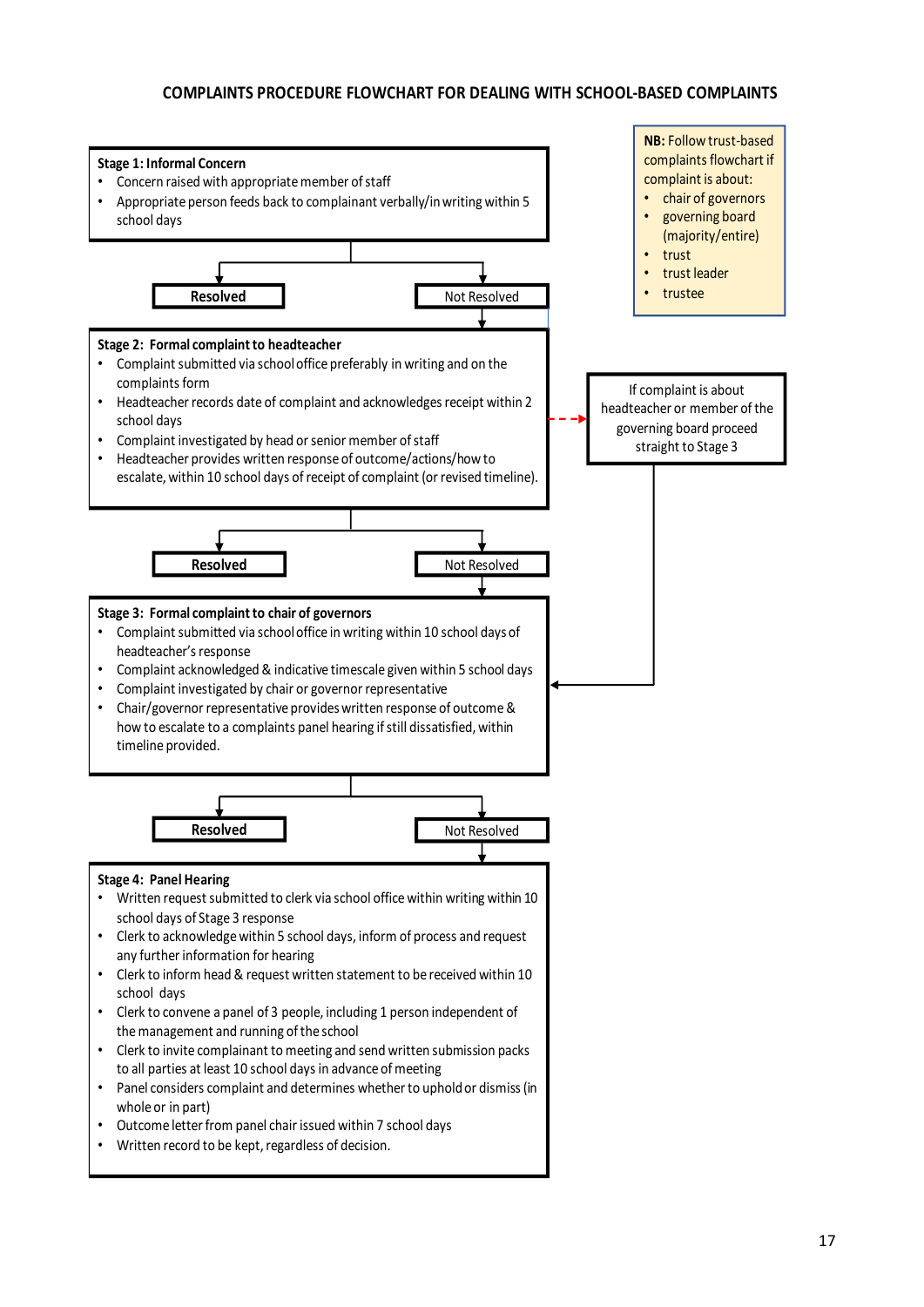# **COMPLAINTS PROCEDURE FLOWCHART FOR DEALING WITH TRUST-BASED COMPLAINTS**

#### **FOR STAGE 3 AND 4 COMPLAINTS REGARDING**:

- chair of governors
- governing board (majority/entire)
- trust
- •trust leader
- a trustee

Use school-based complaints flowchart for all other types of complaint

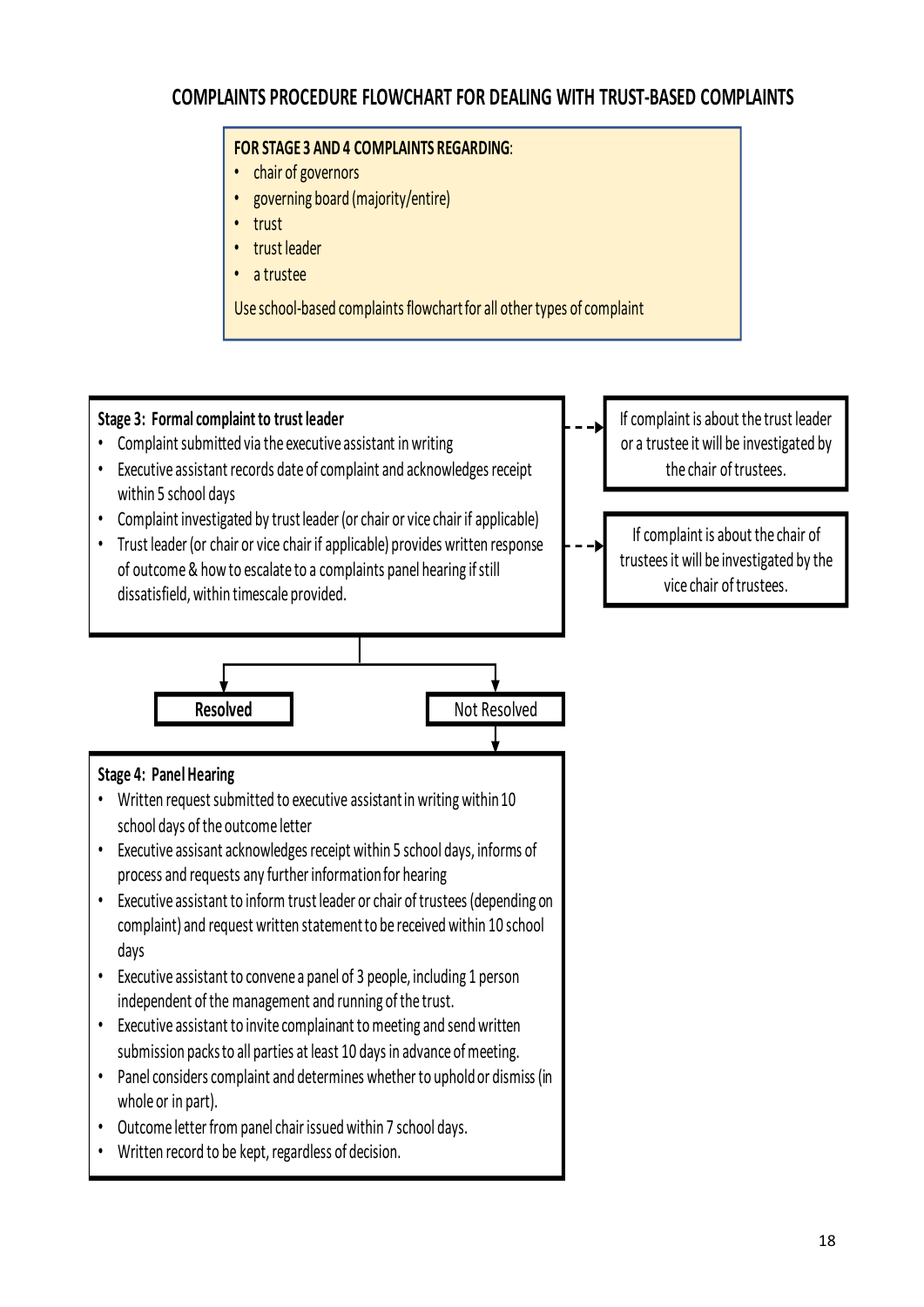#### **21.Complaints Form**

Please complete and return to the appropriate person (see policy above) who will acknowledge receipt and explain what action will be taken.

## **Your name:**

#### **Pupil's name (if relevant):**

#### **Your relationship to the pupil (if relevant):**

**Address:** 

**Postcode: Day time telephone number: Evening telephone number: Email address:**

**Please give details of your complaint, including whether you have spoken to anybody at the school about it and any action taken by the school.**